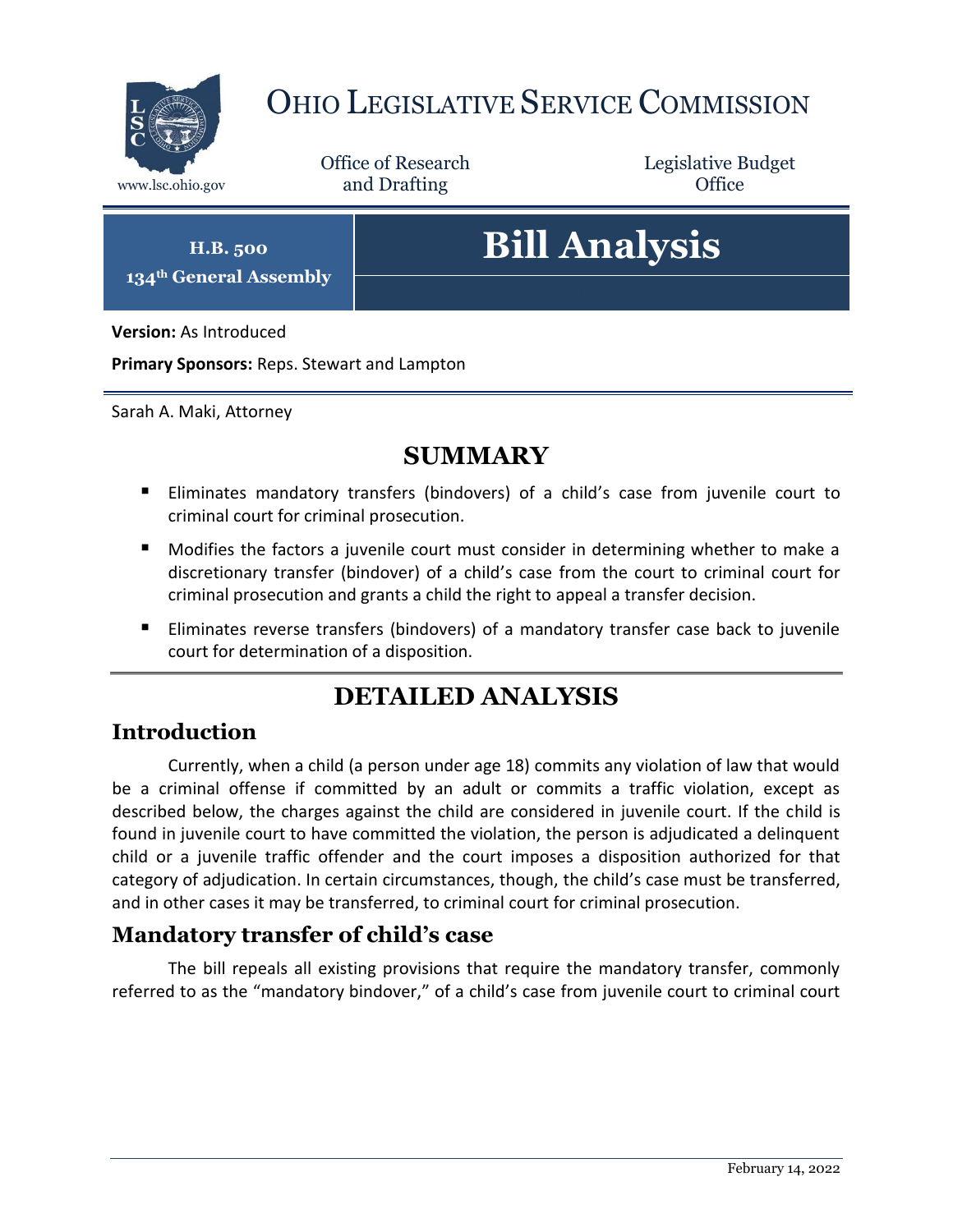for criminal prosecution<sup>1</sup> and all provisions that relate to, or refer to, such a mandatory transfer.<sup>2</sup>

Currently, the mandatory transfer provisions require a juvenile court to transfer a child's case to a criminal court for criminal prosecution if any of the following applies: $3$ 

- 1. The child is charged with a "category one offense" (aggravated murder, murder, attempted aggravated murder, or attempted murder) and either: (a) the child was age 16 or 17 at the time of the act charged and there is probable cause to believe that the child committed the act charged, or (b) the child was age 14 or 15 at the time of the act charged, previously was adjudicated a delinquent child for committing a category one or "category two offense" (voluntary manslaughter, kidnapping, rape, aggravated arson, aggravated robbery, aggravated burglary, the former offense of felonious sexual penetration, or a first degree felony offense of involuntary manslaughter), and was committed to the Department of Youth Services (DYS) based on that adjudication and there is probable cause to believe that the child committed the act charged.
- 2. The child is charged with a category two offense other than kidnapping, the child was age 16 or 17 at the time of the act charged, and either: (a) the child previously was adjudicated a delinquent child for committing a category one or category two offense and was committed to DYS based on that adjudication and there is probable cause to believe that the child committed the act charged, or (b) the child is alleged to have had a firearm on or about the child's person or under the child's control while committing the act charged and to have displayed, brandished, indicated possession of, or used the firearm to facilitate the commission of the act charged and there is probable cause to believe that the child committed the act charged.
- 3. (3) The child is eligible for a discretionary transfer (i.e., the child is age 14 or older and is charged with a felony) and previously was convicted of a felony in a case that was transferred to a criminal court, or the child is domiciled in another state and is alleged to be a delinquent child for committing a felony, and, if the act charged had been committed in that other state, the child would be subject to criminal prosecution as an adult under the law of that other state without the need for a transfer of jurisdiction from a juvenile, family, or similar noncriminal court to a criminal court.
- 4. The child is no longer within the definition of "child" under Juvenile Court Law because: (a) a prior case of the child was transferred for criminal prosecution, the child was convicted of a felony in that case, a serious youthful offender (SYO) dispositional sentence was imposed for that offense, and the adult portion of that sentence was

<sup>&</sup>lt;sup>1</sup> Repeal of R.C. 2152.10(A), and 2152.12(A); also R.C. 2152.02(C)(5).

<sup>&</sup>lt;sup>2</sup> R.C. 2151.23(I), R.C. 2152.02(G), (I), (Q), (S), and redesignated (W) and (Y), repeal of R.C. 2152.12(F), R.C. 2152.12 redesignated (D), (F), (G), and (H), and R.C. 2152.26(G)(2).

 $3$  Repealed R.C. 2152.10(A) and 2152.12(A).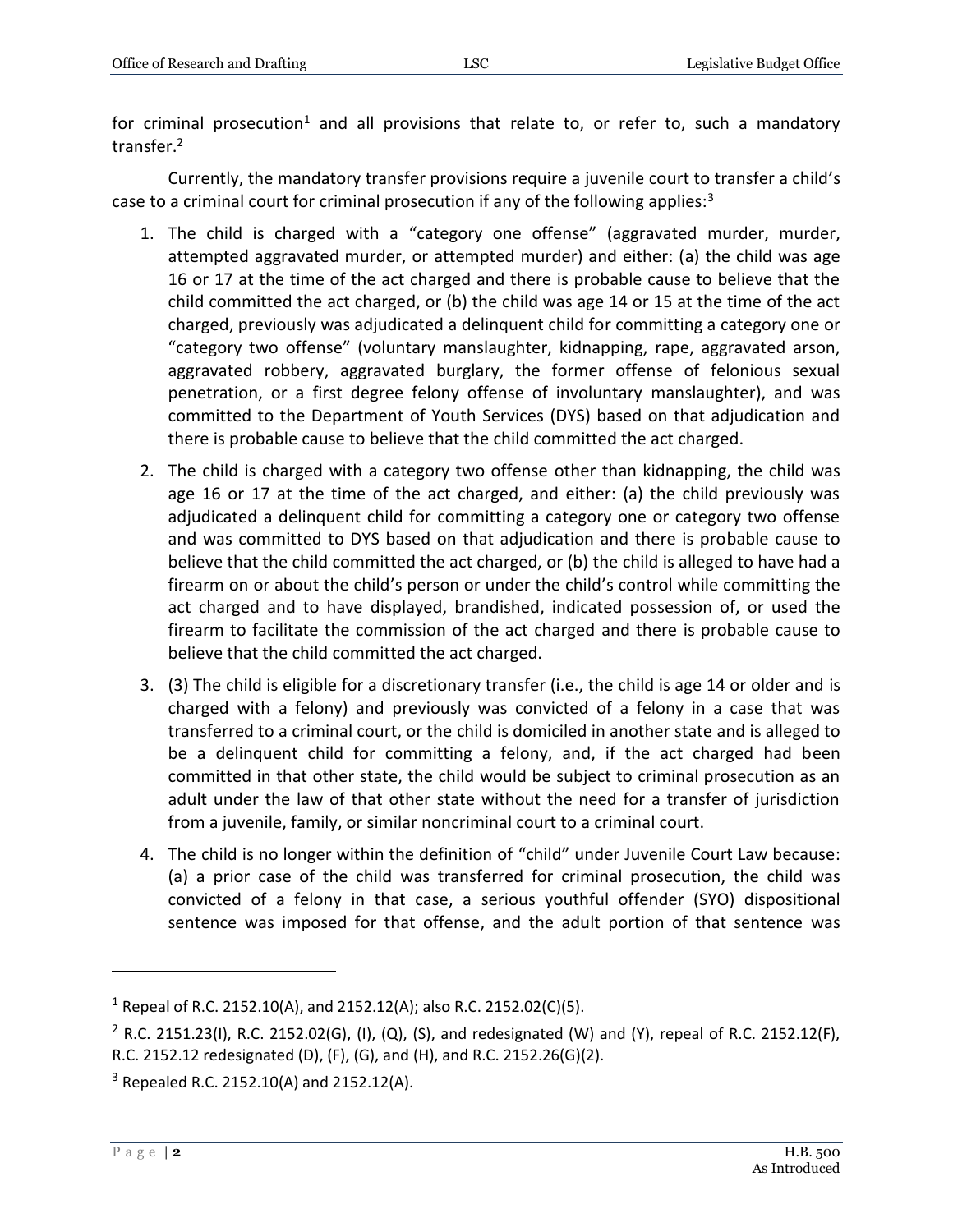invoked, or (b) the child was adjudicated a delinquent child for the commission of an act, an SYO dispositional sentence was imposed for that act, and the adult portion of that sentence was invoked.

#### **Discretionary transfer of child's case**

The bill retains the existing provisions that authorize the discretionary transfer, commonly referred to as the "discretionary bindover," of a child's case from juvenile court to criminal court for criminal prosecution but modifies the factors a juvenile court must consider in determining whether to make such a transfer and grants a child the right to appeal a transfer decision.<sup>4</sup>

#### **In general; right to appeal transfer decision**

Under existing law, substantively unchanged by the bill, if a child who is charged in juvenile court with a felony is age 14 or older, the child is eligible for discretionary transfer to criminal court for criminal prosecution, with the juvenile court being required to follow specified procedures in deciding whether to transfer the case.<sup>5</sup> If a complaint is filed in juvenile court alleging that a child is a delinquent child for committing a felony, the juvenile court at a hearing may transfer the case if the court finds: (1) that the child was age 14 or older at the time of the act charged, (2) that there is probable cause to believe that the child committed the act charged, and (3) after considering and conducting a balancing test involving specified factors (see below), that the child is not amenable to care or rehabilitation within the juvenile system and the safety of the community may require that the child be subject to adult sanctions. <sup>6</sup> Before considering a transfer, the court must order an investigation into the child's social history, education, family situation, and any other factor bearing on whether the child is amenable to juvenile rehabilitation, including a mental examination of the child by a public or private agency or a person qualified to make the examination. The child may waive the examination, and a child's refusal to submit to a mental examination constitutes a waiver.<sup>7</sup>

The bill adds two provisions regarding the discretionary transfer mechanism described above:

- 1. First, regarding the investigation that a court must order before considering a transfer, the bill specifies that no report on the investigation may include details of the alleged offense committed by the child.<sup>8</sup>
- 2. Second, under the bill, a child who has been found not amenable to care or rehabilitation within the juvenile system under the provisions described above has a

<sup>4</sup> R.C. 2152.12.

<sup>5</sup> R.C. 2152.10(B), redesignated as R.C. 2152.10.

 $6$  R.C. 2152.12(B), redesignated as (A).

 $<sup>7</sup>$  R.C. 2152.12(C), redesignated as (B).</sup>

 $8$  R.C. 2152.12(C), redesignated as (B).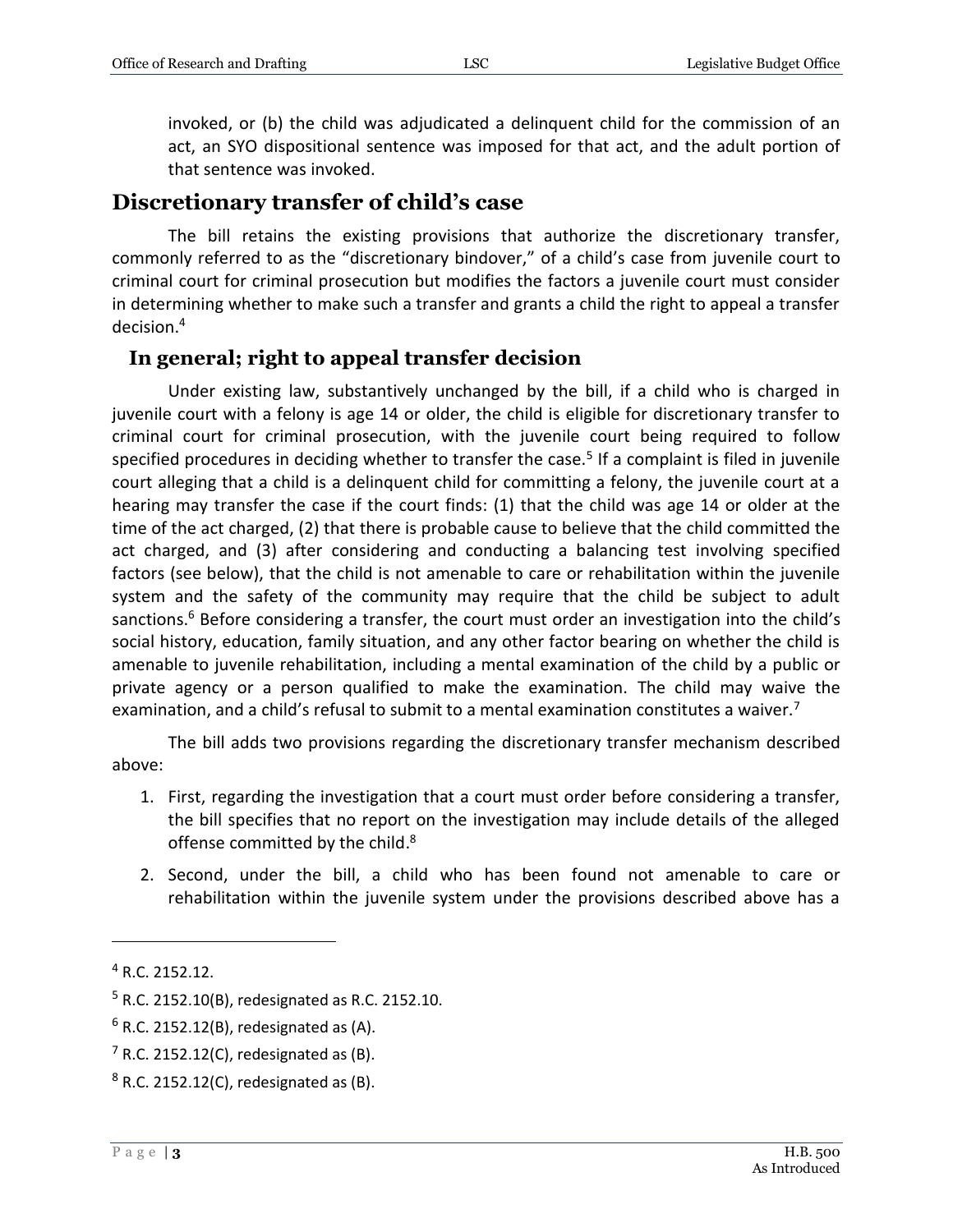right to appeal the transfer. Upon issuing the order for transfer, the juvenile court immediately must stay the transfer for a period of 14 days, unless waived by the child. An appeal under this provision must be made pursuant to the Rules of Appellate Procedure and, to the extent not in conflict with those Rules, R.C. Chapter 2505. $9$ R.C. Chapter 2505 subjects the appeal to the Rules of Appellate Procedure and the Rules of Practice of the Supreme Court.<sup>10</sup>

#### **Factors to be considered in discretionary transfer decision**

#### **Operation of the bill**

Existing law specifies factors, changed by the bill, that a court must consider in making its amenability/community safety decision and its final transfer decision at a discretionary transfer hearing. Some of the factors are to be considered in favor of making a transfer and some are to be considered against making a transfer, and the court in making its decision is required to conduct a balancing test of those factors. Under the bill, in making its decisions on those issues, the court must consider the following factors that are relevant (the bill does not retain the balancing test):<sup>11</sup>

- 1. The level of harm to the victim in the child's alleged act, including the level of physical, psychological, or serious economic harm the victim suffered or whether the child did not cause physical harm to any person or property, or have reasonable cause to believe that harm of that nature would occur, and whether the physical or psychological harm the victim suffered was exacerbated because of the physical or psychological vulnerability or age of the victim;
- 2. The victim's role, including whether the child's relationship with the victim facilitated the act charged, and whether the victim induced or facilitated the act charged or the child acted under provocation in allegedly committing the act charged;
- 3. The circumstances of the offense, including whether the child was not the principle actor in the act charged, or, at the time of the act charged, the child was under the negative influence or coercion of another person, whether the child allegedly committed the act charged for hire or as part of a gang, and whether the child had a firearm on or about the child's person or under the child's control at the time of the act charged, the act charged is not the offense of carrying a concealed weapon, and the child, during the commission of the act charged, allegedly used, displayed, brandished, or indicated possession of a firearm;

 $9$  R.C. 2152.12(E) and 2505.02(B)(8).

 $10$  R.C. 2505.03 to 2505.05 and other provisions of R.C. Chapter 2505, not in the bill other than R.C. 2505.02.

 $11$  R.C. 2152.12(C).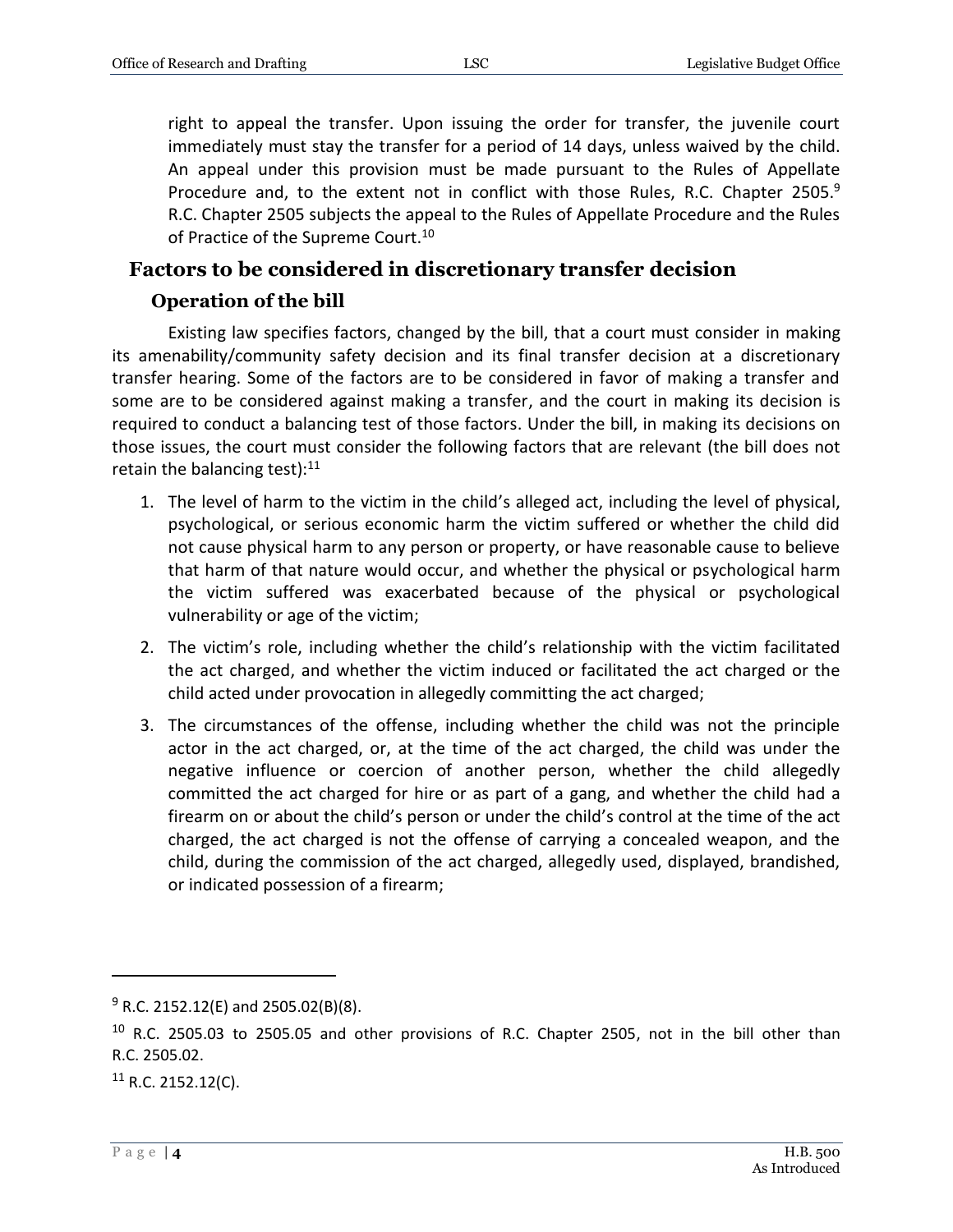- 4. The child's prior experience in the juvenile court, including the presence or lack of any prior or current cases and rehabilitative efforts by the court and the availability of a reasonable and appropriate juvenile sanction or program that has not yet been utilized;
- 5. The child's individual developmental characteristics, including whether the child is emotionally, physically, or psychologically mature enough for the transfer, and whether the child has a behavioral health issue, including a mental illness, substance abuse disorder, or developmental disability;
- 6. The child's background, including family and environment, and trauma history;
- 7. Whether there is sufficient time to rehabilitate the child within the juvenile system.

#### **Currently**

Currently, in considering whether to transfer a child under a discretionary transfer, a juvenile court must consider in favor of a transfer, as relevant: factors similar to some of those listed in paragraphs (2), (3), (4), (6), and (8), above, when they reflect negatively on the child; that the child at the time of the act charged was awaiting adjudication or disposition as a delinquent child, was under a community control sanction, or was on parole for a prior delinquent child adjudication or conviction; that the results of any previous juvenile sanctions and programs indicate that rehabilitation of the child will not occur in the juvenile system; and any other relevant factors. A juvenile court must consider against a transfer, as relevant, factors similar to some of those listed in paragraphs (2), (3), (4), (5), (6), and (8), above, when they reflect positively on the child. Currently, the juvenile court, court in making its transfer decision, is required to consider whether the factors in favor of making a transfer outweigh the factors against making a transfer. 12

#### **Reverse transfer to determine a disposition in a mandatory transfer case**

Because the bill repeals the existing provisions that require the mandatory transfer of a child's case to criminal court for criminal prosecution, as described above, it also repeals the existing provisions that, in specified circumstances, provide for the reverse transfer of a mandatory transfer case, commonly referred to as the "reverse bindover," back to juvenile court for determination of a disposition.<sup>13</sup> The bill also generally repeals existing provisions that relate, or refer, to such a reverse transfer, $14$  but retains references to such a reverse transfer under current law with respect to a restriction against the release of information regarding a conviction of a child who was subject to such a transfer, $15$  to the jurisdiction of juvenile courts

<sup>&</sup>lt;sup>12</sup> R.C. 2152.12(B)(3), redesignated as (A)(3), and repealed R.C. 2152.12(D) and (E).

 $13$  Repeal of R.C. 2152.121 – see Section 3.

<sup>14</sup> R.C. 2151.23(H), 2152.021, 2152.12(A)(3), and 2152.13(A).

 $15$  R.C. 109.57(E)(2).